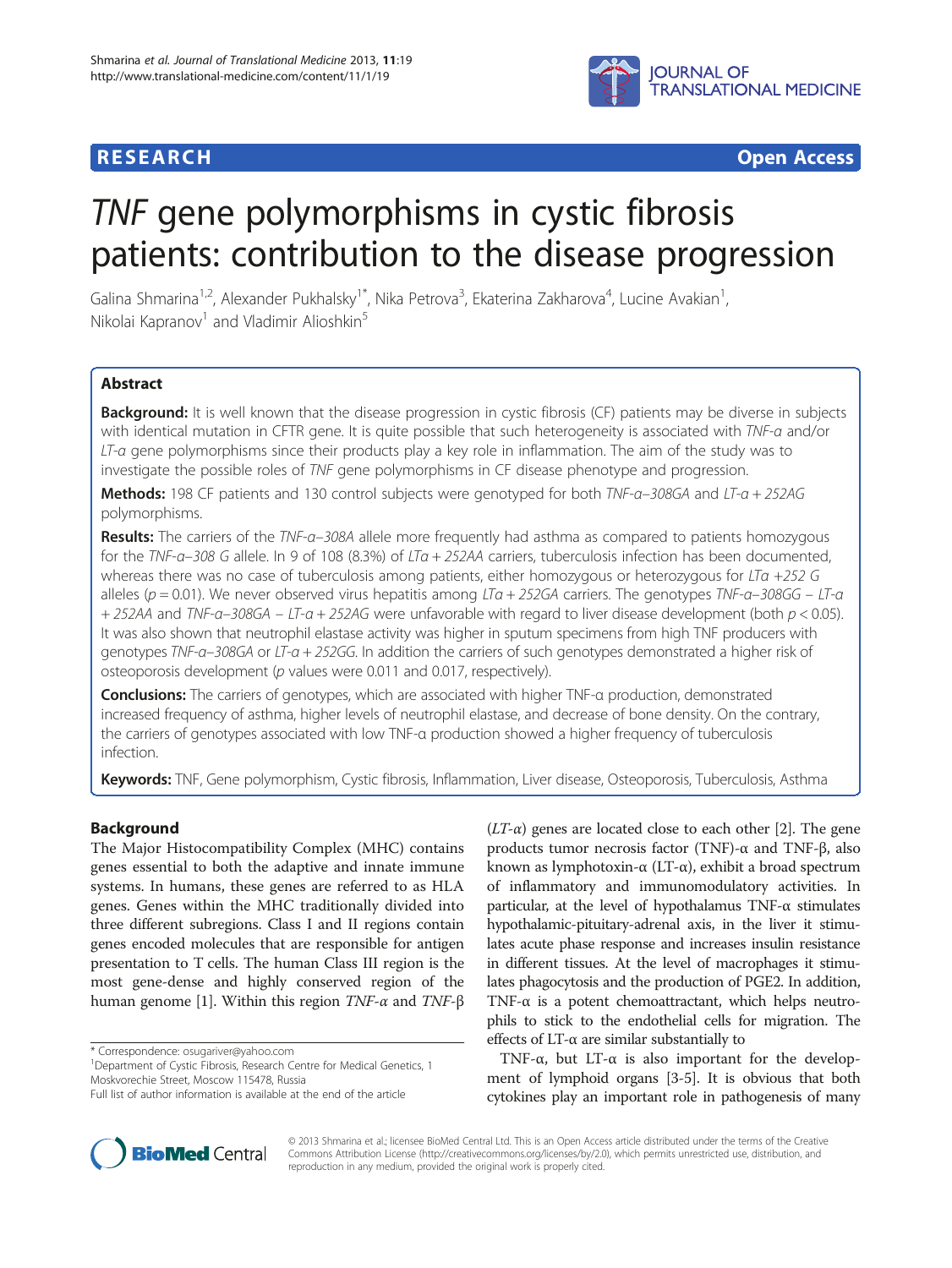inflammatory disorders including cystic fibrosis (CF), the most common autosomal recessive disease in Caucasian population. Although there is no doubt that etiology of CF is directly associated with the mutation in the cystic fibrosis transmembrane conductance regulator (CFTR) gene, it is very difficult to connect the disease clinical course with the type of mutation. Indeed, it is well known that CF progression may be diverse among either siblings or unrelated patients with identical mutation in CFTR gene. Apparently there are other factors including genetic ones, which may determine the course of disease [\[6,7](#page-6-0)]. It is quite possible that such heterogeneity is associated with  $TNF-\alpha$  and/or  $LT$ - $\alpha$  gene polymorphisms. A polymorphism in the promoter region of the

TNF- $\alpha$  gene at nucleotide −308, relative to the transcription start site, may be important in determining the host TNF- $\alpha$  response [[8](#page-6-0)]. There are two alleles at the polymorphic site, TNF-α–308 G and TNF-α–308A. In normal population  $TNF-\alpha-308$  G homozygosity is the predominant genotype. The TNF-α–308GA polymorphism has a small, but significant, functional effect, with the A allele being associated with higher constitutive and inducible levels of transcription for TNF-α than the G allele [[9](#page-6-0)]. Within the first intron of the  $LT-\alpha$  gene at position +252, there is NcoI restriction polymorphism, consisting of a Guanine  $(LT-\alpha + 252)$  on one allele and an Adenine  $(LT-\alpha + 252A)$  on the alternate allele. The presence of G at this position defines the allele which is less frequent one in white subjects and is associated with higher TNF-α and TNF-β production [[10,11](#page-6-0)]. Recently it has been shown that lung function is significantly lower in CF patients with  $TNF-\alpha-308A$  polymorphism [\[12\]](#page-6-0). It has been also demonstrated that certain TNF-α polymorphisms, other than −308 G/A polymorphic loci, are also associated with severity of CF lung disease in Czech and Belgian patients [\[13](#page-6-0)].

The aim of the study was to investigate the possible roles of TNF gene polymorphisms in CF disease phenotype and progression. To address this issue, we genotyped 198 CF patients and 130 control subjects for both TNF-α–308GA and  $LT-\alpha + 252AG$  polymorphisms.

# Methods

# Patients

A total of 198 patients (mean age,  $12.7 \pm 0.6$  years) from the Cystic Fibrosis Department of the Research Centre for Medical Genetics (Moscow) were enrolled into the study. CF was diagnosed by increased chloride concentrations (>60 mmol/l) in a sweat test, typical clinical symptoms of the disease, and/or detection of mutations in both CFTR alleles. Clinical, biological and functional data were obtained from hospital records from the previous 2 to 15 years. The data included date of birth, sex, CFTR genotype, pulmonary function tests, nutritional status,

airways microbiology, CF and non-CF complications (cirrhosis, osteoporosis, pulmonary aspergillosis, asthma, tuberculosis, virus hepatitis, etc.). Lung function was assessed by spirometry in children >4 years during periods of clinical stability. Respiratory microbial flora was determined by microscopy and culture of lower respiratory tract secretions or throat swabs realized every routine visit to the CF Department. Chronic airway colonization with Pseudomonas aeruginosa was defined by the persistence of the pathogen in at least three airway samples for at least 6 months. 127 individuals were chronically colonized with the mucoid form of P. aeruginosa. The CFTR genotype in 138 CF patients was homozygous or heterozygous for F508del (ΔF508). Forced expiratory volume in 1 sec (FEV1) and forced vital capacity (FVC) values averaged  $78.1 \pm 4.4$  and  $70.1 \pm 4.0\%$  predicted, respectively. Characteristics of patient groups with different TNF gene polymorphisms are presented in Additional file [1:](#page-6-0) Table S1 and Additional file [2:](#page-6-0) Table S2. The patients were treated with basic therapy (mucolytics, multivitamins, high calorie diet, microspheric enzymes). Some individuals received anti-inflammatory therapy including azithromycin, nimesulide or/and prednisolone in low doses. In the case of acute pulmonary exacerbation, antibacterial treatment depended on the microbiology analysis of the sputum. Individuals with P. aeruginosa infection were treated by cephalosporins of third generation in combination with aminoglycosids or ciprofloxacin.

### Blood collection and sputum processing

Blood was collected in tubes with heparin (25 IU/ml) by venipuncture. The sputum samples were placed into the container with ice and delivered to the laboratory within 1 h. The weight of each sputum sample was calculated. The same weight of phosphate-buffered saline without Ca2+ and Mg2+ was added to the sputum sample. The mixture placed on vortex for 10 sec and then on the rocker for 30 min. The sample was filtered through a 100 μm filter to remove the mucus. The filtrate has been centrifuged at  $400 \times g$  for 10 min at 4°C to pellet the cells. The supernatant has been harvested, aliquoted and stored at −60°C. Protein concentrations in the samples were measured by Bradford's method.

# Genotyping

Genomic DNA was extracted from anti-coagulated blood by a conventional proteinase K digestion/phenol-chloroform extraction method. Typing of TNF-α promoter gene polymorphism (rs1800629, –308 G/A) was performed by polymerase chain reaction (PCR) amplification (using a 5'primer 5'-AGGCAATAGGTTTTGAGGGCCAT3' and 5'-TCCTCCCTGCTCCGATTCCG3' as the 3'primer) and NcoI digestion as described by Zhang DL et al. [[14](#page-6-0)]. PCR was carried out in 25-μL volume containing 0.5 μg of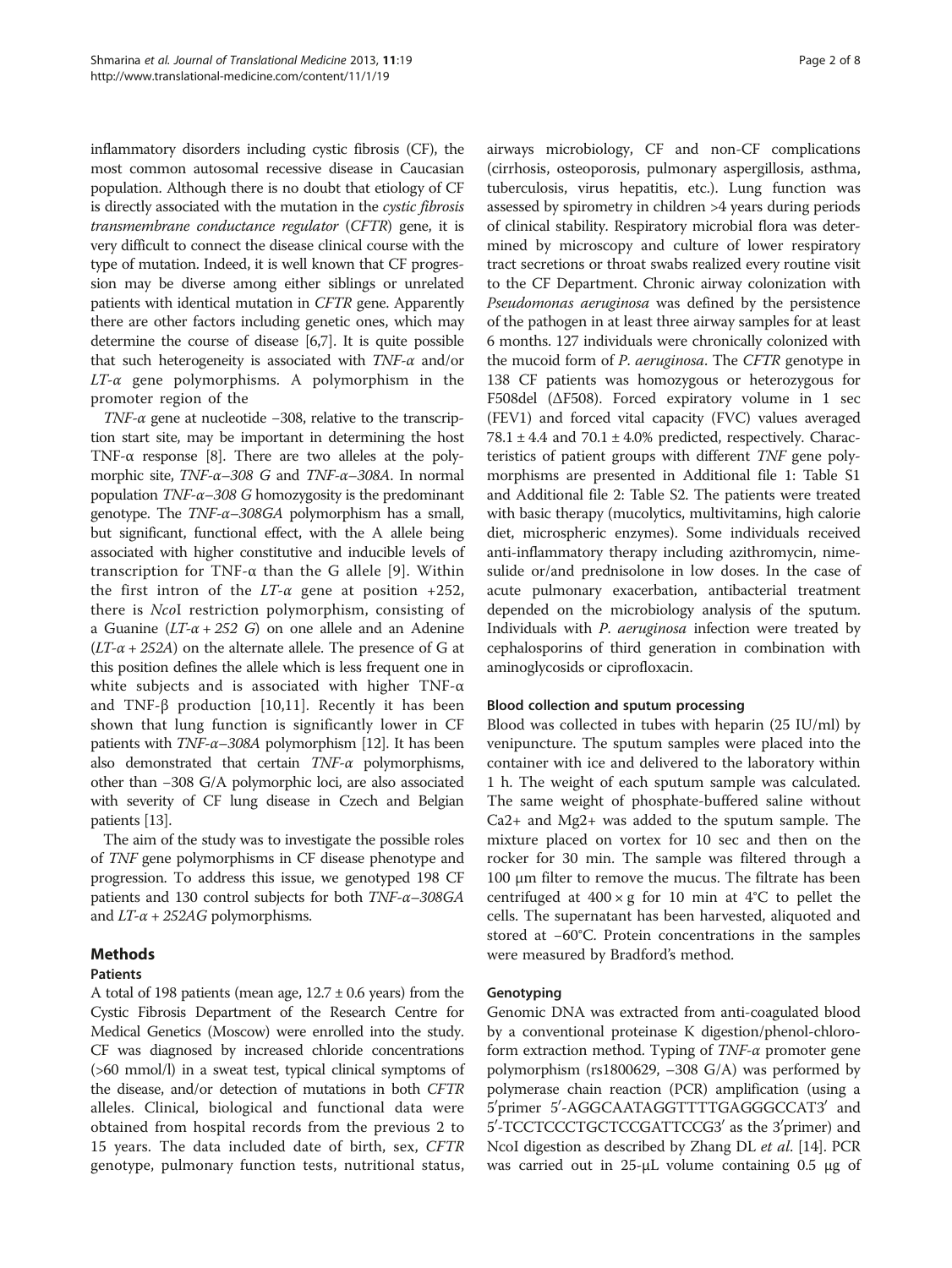genomic DNA, 1 μM of each primer, 1.5 U of Taq DNA polymerase, 0.2 mM of each 2′-deoxiribonucleoside 5′-triphosphate, 67 mM Tris–HCl, pH 8.4, 2 mM MgCl2, 16.6 mM (NH4)SO4, and 20 μg/ml BSA. The cycling condition consisted of an initial activation of Taq polymerase at 94°C for 5 min followed by 35 cycles of denaturation at 94°C for 45 sec, annealing at 60°C for 45 sec, and extension at 72°C for 45 sec. The PCR products were digested with 8 U of Nco I at 37°C for 6 h. Digested DNA was analyzed on 8% polyacrylamide gels. Ethidium bromide staining of the gel demonstrated the original 107 basepairs fragment (homozygous patients for allele  $TNF$ - $\alpha$ -308A, lacking NcoI site), three fragments of 102, 87 and 20 basepairs (heterozygous patients), or two fragments of 87 and 20 basepairs of size (homozygous patients for the allele TNF- $\alpha$ –308 G). The Nco I polymorphism in intron 1 of the  $LT-\alpha$ (rs909253, +252 A/G) was determined by PCR-restriction fragment length polymorphism method. A 782 basepairs fragment of the LT-α genomic sequence, including the polymorphic NcoI site, was amplified with a sense primer (5'- CCGTGCTTCGTGCTTTGGACTA 3') and an antisense primer (5'- AGAGGGGTGGATGCTTGGGTTC3') [[14,15](#page-6-0)]. PCR was carried out in 25-μL volume containing 0.5 μg of genomic DNA, 1 μM of each primer, 1.5 U of Taq DNA polymerase, 0.2 mM of each 2'deoxiribonucleoside 5'-triphosphate, 67 mM Tris–HCl, pH 8.4, 2 mM MgCl2, 16.6 mM (NH4)SO4, and 20 μg/ml BSA. The cycling condition consisted of an initial activation of Taq polymerase at 94°C for 5 min followed by 35 cycles of denaturation at 94°C for 1 min, annealing at 50°C for 1 min, and extension at 72°C for 1 min. The PCR products were digested with 8 U of Nco I at 37°C for 6 h. Digested DNA was analyzed on 8% polyacrylamide gels. Ethidium bromide staining of the gel demonstrated the original 782 basepairs fragment (homozygous patients for allele  $LT\alpha + 252A$ , three fragments of 782, 586 and 196 basepairs (heterozygous patients), or two fragments of 586 and 196 basepairs of size (homozygous patients for the allele  $LT\alpha + 252$  G).

# Assay of human leukocyte elastase activity

The method is based on the ability of neutrophil elastase to interact with specific chromogenic substrate  $N$ -methoxysuccinyl-ala-ala-pro-val  $p$ -nitro anilide (Sigma, St Louis, MO, USA), forming a colored complex with maximum of absorbance at 410 nm [\[16\]](#page-6-0). The standard assay was performed as described earlier [\[17\]](#page-6-0). Finally, the value of neutrophil elastase activity was normalized to the protein content in each sample of the sputum extract.

### Bone density assessment

Fifty four patients were undergone to bone mineral density (BMD, g/cm2) assessment. BMD was assessed at the lumbar spine (L1-L4) by dual energy x-ray absorptiometry using a Lunar Prodigy Bone Densitometer (GE Lunar Corporation, WI, USA). The results were expressed as Z score for age, sex and ethnicity according to the reference data given by the GE Lunar Corporation software. Z scores were calculated by subtracting the sex- and age-specific population mean BMD from the CF subject's BMD; this value was then divided by the standard deviation (SD) of the sex and age-specific mean. Z scores were classified according to the standards recently proposed for pediatric subjects to define bone density reduction [\[18\]](#page-6-0). We considered normal BMD a lumbar spine Z score above −1, mild BMD reduction a lumbar spine Z score lower than −1.0 but higher than −2, severe BMD reduction a lumbar spine Z score lower than −2.0.

# Statistical analysis

The differences in allele/genotype frequencies between patients and controls were analyzed by the Fisher's exact test. This test was also used for assessment of the differences in clinical course between patients with different genotypes. The levels of neutrophil elastase activity in sputa, the data of pulmonary function tests as well as z-score values were compared by unpaired Student's t-test. P values less than 0.05 were considered significant.

# Ethics approval

The study was approved by the Ethics Committee of the Research Centre for Medical Genetics.

# Results

There were no significant differences between CF patients and healthy subjects for the TNF genotype frequencies (Table 1). In order to evaluate the contribution of individual polymorphisms in the disease progression, we pooled the findings about  $TNF-\alpha$  and  $LT-\alpha$  genes. In spite of such integration no significant differences between CF patients and general population of Moscow residents have been found (Additional file [3](#page-6-0): Table S3). We also did not reveal

# Table 1 TNF gene polymorphisms in cystic fibrosis patients and healthy children

| Genotype                | <b>Healthy children</b> | <b>CF</b> patients | р     |
|-------------------------|-------------------------|--------------------|-------|
| TNF-a-308GG             | 93 (72%)                | 145 (73%)          | 0.728 |
| $TNF$ - $\alpha$ -308GA | 33 (26%)                | 53 (27%)           | 0.913 |
| $TNF-a-308AA$           | 3(2%)                   | Not found          | 0.118 |
| Allele frequency, G/A   | 0.85/0.15               | 0.87/0.13          | 0.921 |
| $1T - a + 252G$         | 13 (10%)                | 12 (6%)            | 0.272 |
| $1T-a + 252GA$          | 42 (33%)                | 67 (36%)           | 0.633 |
| $IT$ - $a + 252AA$      | 72 (57%)                | 110 (58%)          | 0.854 |
| Allele frequency, A/G   | 0.27/0.73               | 0.24/0.76          | 0.263 |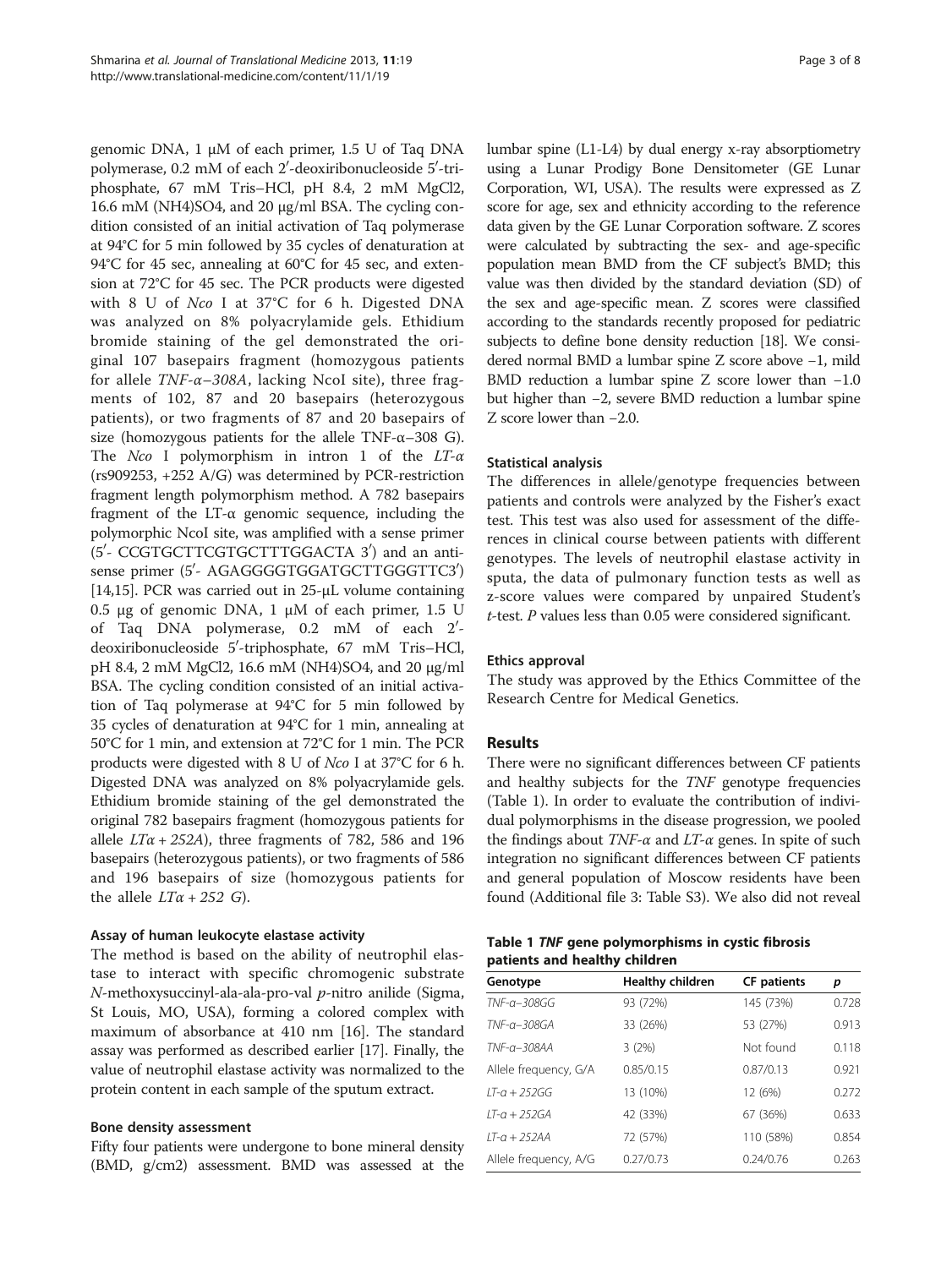any associations between TNF genotypes and the gender distribution (see Additional file [1](#page-6-0): Table S1).

# Associations with lung diseases

Followed the classical single polymorphism approach, we have found no association between individual LT-α or TNF-α single SNPs and lung function in our CF cohort (Additional file [2](#page-6-0): Table S2) but neutrophil elastase activity was higher in sputum specimens from carriers of genotypes  $TNF$ - $\alpha$ -308GA or  $LT$ - $\alpha$  + 252GG, associated with increased TNF-α production (Figure 1). In the same time the patients with genotype  $TNF-α-308GA - LT-α + 252AA$ did have a better lung function compared to subjects from other  $TNF\alpha - LT\alpha$  genotype groups (Table [2](#page-4-0)). The groups did not differ significantly in term their age (mean values ranged from 11.2 to 13.1 years) or P. aeruginosa infection (from 58.3 to 75% patients in the groups were chronically colonized with the pathogen).

It was also shown that the carriers of the  $TNF-\alpha-308A$ allele more frequently had asthma as compared to patients homozygous for the  $TNF$ - $\alpha$ -308 G allele (Table [3](#page-4-0)). These data are in line with the results of other studies including meta-analysis [[19](#page-6-0)] suggesting a strong positive association between  $-308A$  allele of TNF- $\alpha$  gene and asthma development. In Russian Federation the prevalence of asthma ranges from 2.2% to 7% in adults and 10% in children [[20](#page-6-0)]. So, in theory, these proportions of CF pediatric patients would be expected to have concomitant asthma. In our CF cohort 7.5% of patients had asthma diagnosis.

We did not find any association between TNF-α–308 polymorphism and tuberculosis susceptibility (see Table [3](#page-4-0)). However, in 9 of 108 (8.3%) of  $LT-\alpha + 252AA$  carriers tuberculosis infection has been documented. At the same time there was no case of tuberculosis among patients, both homozygous and heterozygous for  $LT-\alpha + 252$  G alleles  $(p = 0.01)$  (see Table [3\)](#page-4-0). The results are similar to the recent data of García-Elorriaga et al. showing that healthy subjects



have had significantly high frequency of the  $LT-\alpha + 252A$ allele compared to groups of tuberculosis patients [\[21](#page-6-0)].

#### Associations with CF related liver diseases

Liver disease is the second leading cause of death in patients with CF [\[22\]](#page-6-0). It is estimated that 40% of CF patients develop liver disease, characterized by focal portal fibrosis and cholestasis, but only 1-5% of these cases progress to portal hypertension and end-stage liver disease [[23](#page-6-0),[24](#page-6-0)]. In our study 14 of 198 patients (7.1%) had severe cirrhosis with portal hypertension. There were no significant association of the cirrhosis development with both TNF- $\alpha$ –308 G/A or LT- $\alpha$  + 252A/G gene polymorphisms. In the same time, as can be seen in Table [4](#page-5-0), genotypes TNF- $\alpha$ –308GG – LT- $\alpha$  + 252AA and TNF- $\alpha$ –308GA – LT- $\alpha$  + 252AG were unfavorable with regard to liver disease but appeared to have little if any effect on susceptibility to portal hypertension development. Thus, 25.8% patients exhibiting genotypes  $TNF-\alpha-308GA - LT-\alpha + 252AG$  and 31% patients having TNF-α–308GG – LT-α + 252AA demonstrated ultrasound signs of cirrhosis development whereas the frequencies of portal hypertension in these two groups were 6.2% and 13.8%, respectively. The data did not differ from those in CF patients with other TNF genotypes (Additional file [4](#page-6-0): Table S4). Similarly, Suneetha et al. have shown that the combination  $TNF-\alpha-308GG$  –  $LT-\alpha + 252AA$  was more common among HBV infected patients with severe liver disease than those with mild disease on the basis of histological activity index and fibrosis score [[25\]](#page-6-0). In our CF cohort 9 of 198 (4.5%) patients were chronically infected with hepatitis viruses (5 patients - with HCV and 4 subjects - with HBV). Among them there was only one patient who developed severe liver disease with portal hypertension. As can be seen in Table [3](#page-4-0),  $LT-\alpha + 252A/G$  gene polymorphism (but not TNF- $\alpha$ –308 G/A) was associated with susceptibility to virus hepatitis in our CF patients. Indeed, among  $LT-\alpha + 252$  G carriers the patients with virus hepatitis have not been found, and only patient with  $LT-\alpha + 252$  G/G genotype were infected with HCV. Our data are in line with previous study by Goyal et. al. suggesting that  $LT-\alpha + 252AA$  allele is significantly more common in non-CF subjects infected with HCV as compared to healthy controls [\[26\]](#page-6-0).

#### Associations with osteoporosis

Mean lumbar spine BMD Z score in CF patients homozygous for the  $TNF-\alpha-308$  G allele was significantly higher than that in CF carriers of the TNF-α–308A allele  $(-1.6 \pm 0.3 \text{ vs } -3.0 \pm 0.5, p = 0.027)$ . Bone status of the two groups is shown in Figure [2](#page-5-0). Median age of patients was not statistically differed in these two groups. Sixteen of 41 patients (39.0%, 11 males and 5 females) homozygous for the TNF-α–308 G allele had a normal BMD, with a Z score higher than −1. A mild BMD reduction (with lumbar spine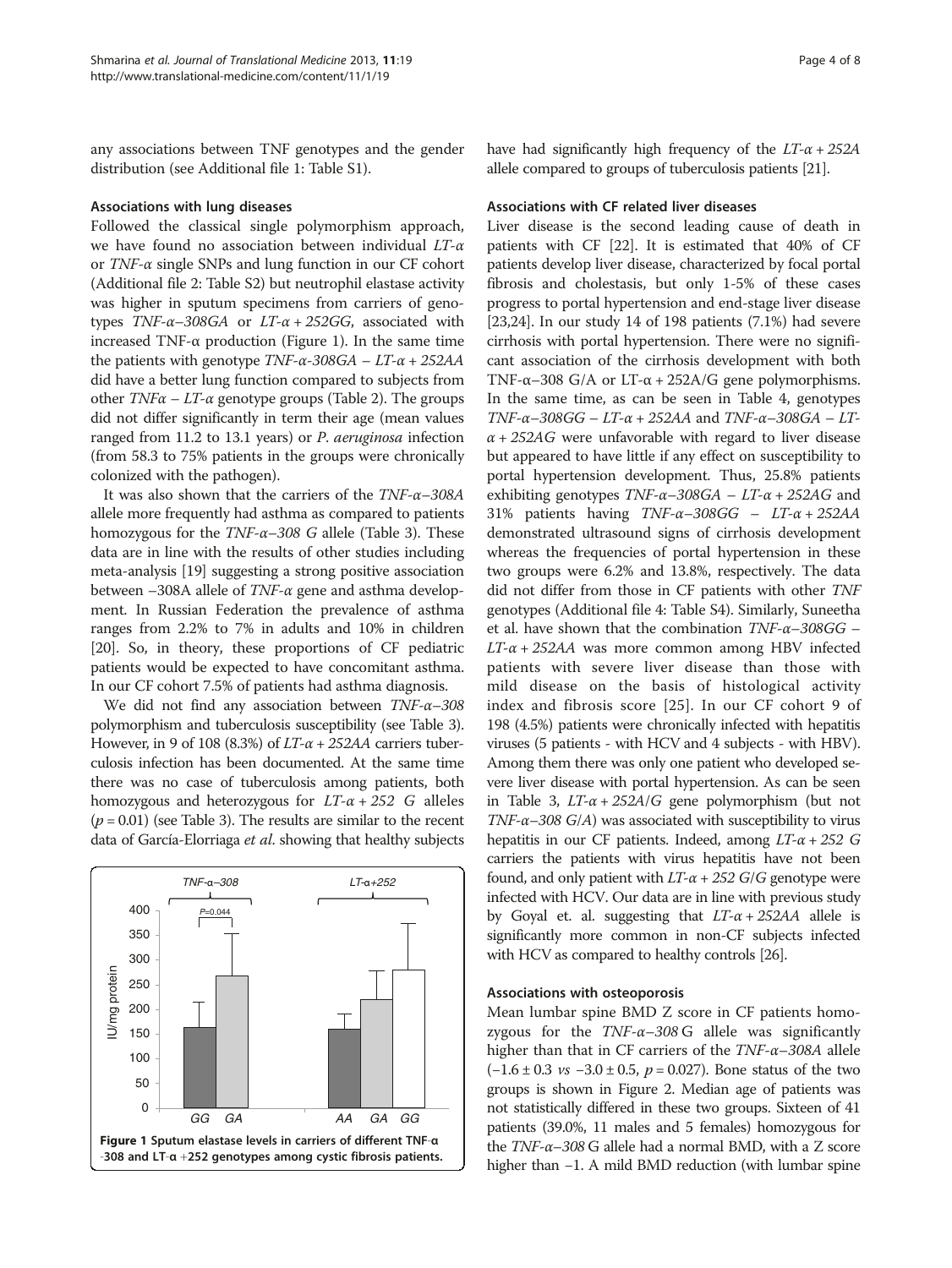| TNF genes                                                              | <b>FVC</b>              | p*    | <b>FEV.</b>              | $p^*$ |
|------------------------------------------------------------------------|-------------------------|-------|--------------------------|-------|
| TNF-α-308GA – LT-α + 252AA                                             | $96.9 \pm 9.5$ (n = 12) |       | $91.5 \pm 10.4$ (n = 12) |       |
| TNF-a-308GG – LT-a + 252AA                                             | $78.8 \pm 2.6$ (n = 94) | 0.025 | $70.3 \pm 2.8$ (n = 94)  | 0.015 |
| TNF-a-308GA – LT-a + 252AG                                             | $72.5 \pm 4.2$ (n = 27) | 0.008 | $66.4 \pm 5.5$ (n = 27)  | 0.009 |
| $TNF - a - 308GG - 1T - a + 252AG$                                     | $78.1 \pm 3.8$ (n = 33) | 0.025 | $72.6 \pm 4.6$ (n = 32)  | 0.027 |
| $TNF$ -a-308GG – LT-a + 252GG together with TNF-a-308GA – LT-a + 252GG | $76.1 \pm 6.8$ (n = 11) | 0.029 | $69.3 \pm 8.9$ (n = 11)  | 0.039 |

<span id="page-4-0"></span>Table 2 Contribution of individual TNF-α and LT-α gene polymorphisms in CF lung disease progression

Boldface shows the favorable genotype in term of CF lung disease progression.

FVC, forced vital capacity;  $FEV<sub>1</sub>$ , forced expiratory volume in 1 sec.

\* comparison with  $TNF-a-308GA - LT-a + 252AA$  genotype.

Z score lower than −1.0, but higher than −2.0) was documented in 12 subjects (29.3%, 5 males and 7 females). A condition of severe BMD reduction, with a lumbar spine Z score less than −2, was evident in 13 patients (31.7%, 6 males and 7 females). At the same time 10 of 13 TNF- $\alpha$ -308A carriers (76.4%, 4 males and 6 females) demonstrated a severe BMD reduction. It was also shown the statistically significant differences in bone density among patients homozygous for  $LT-\alpha + 252A$ allele and  $LT-\alpha + 252$  G carriers. The last were found to demonstrate decreased values of lumbar spine BMD Z score  $(-2.5 \pm 0.4 \text{ vs } -1.5 \pm 0.3, p = 0.048)$  and increased osteoporosis frequency. Thus, 15 of 24 CF patients (62.5%, 8 males and 7 females) with  $LT-\alpha + 252$  G had severe BMD reduction. In this patient group a mild BMD reduction and normal BMD were found in 4 (16.7%) and 5 (20.8%) subjects, respectively. In contrast, most of 30 patients homozygous for  $LT-\alpha + 252A$  allele had normal BMD or mild BMD reduction (11 and 10 individuals, respectively). No statistical difference was found among the groups in terms of patient age.

Table 3 Frequencies of concomitant diseases in CF patients with different TNF-α and LT-α gene polymorphisms

| Genotype       | Asthma  | <b>Tuberculosis</b>       | <b>Virus hepatitis</b>    |
|----------------|---------|---------------------------|---------------------------|
| TNF-a-308 GG   | 5.8%    | 5.0%                      | 6.3%                      |
| $(n = 145)$    | (8/145) | (7/140)                   | (8/143)                   |
| TNF-a-308GA    | 14.0%   | 2.9%                      | 3.8%                      |
| $(n = 53)$     | (7/53)  | (2/51)                    | (2/53)                    |
| $P$ -value     | 0.068   | 0.94                      | 0.9                       |
| $1T-a + 252AA$ | 6.5%    | 8.3%                      | 6.4%                      |
| $(n = 110)$    | (7/110) | (9/108)                   | (7/109)                   |
| LT-a + 252GA   | 7.8%    | 0%                        | 0%                        |
| $(n = 67)$     | (5/67)  | (0/65)                    | (0/65)                    |
| $1T-a + 252GG$ | 10.0%   | 0%                        | 16.7%                     |
| $(n = 12)$     | (1/12)  | (0/11)                    | (1/12)                    |
| P value        |         | $P_{A/A,G/A} = 0.013$     | $P_{A/A,G/A} = 0.035$     |
|                |         | $P_{A/A,G/G+G/A} = 0.007$ | $P_{A/A,G/G+G/A} = 0.088$ |

### **Discussion**

Many studies have investigated the potential role of  $TNF-\alpha$ and  $LT$ - $\alpha$  gene polymorphisms in the development of various diseases [\[19,21,26-](#page-6-0)[30\]](#page-7-0). Several lines of evidence suggest that TNF genes may be implicated in the pathogenic mechanisms of inflammatory diseases. In case of CF we could say only about CF progression and development of the disease complications, but not about predisposition to suffer from CF, since the etiology of it is absolutely clear and associated with mutation in both CFTR alleles. It might be supposed that the influence of TNF gene polymorphisms upon the disease progression in CF patients is associated with high or low TNF production in the carriers of different TNF genotypes. Indeed, it was shown that allele  $TNF-\alpha-$ 

308A has been associated with higher inducible levels of gene transcription and TNF-α protein production [\[27,](#page-6-0)[31](#page-7-0)]. Among the polymorphisms of  $LT$ -α gene  $LT$ -α + 252 G allele is associated with higher TNF-α and TNF-β production [\[10,11](#page-6-0)]. Clinical observations indirectly confirm the data received in in vitro experiments on human cell lines. Thus, the results of meta-analysis carried out to explore the association between the  $TNF-\alpha -308GA$ polymorphism and asthma development suggested that  $TNF-\alpha$  –308A allele may be a risk factor in the etiology of the disease. In the subgroup analysis by atopic status, significant elevated risks of asthma were associated with A allele carriers in atopic population [[19\]](#page-6-0). It was also shown that the risk for the –308A allele in asthma was greater in females [\[28](#page-6-0)]. On the contrary the  $TNF-\alpha-308GG$  genotype may have a protective role in asthma pathogenesis [\[29\]](#page-7-0). At the same time, highly conserved ancestral haplotype (AH) 8.1 including among others  $TNF$ - $\alpha$ -308A and  $LT$ - $\alpha$  + 252 G alleles, is an important genetic modifier of lung disease in CF. Although 8.1 AH is associated with delayed onset of respiratory colonization with S. aureus and P. aeruginosa in young CF patients. An elevated inflammatory response being beneficial in the early stages of childhood CF becomes destructive as chronic infection ensure in older patients [[32](#page-7-0)]. On the contrary, primary biliary cirrhosis is associated with reduced carriage of the high production TNF-α–308A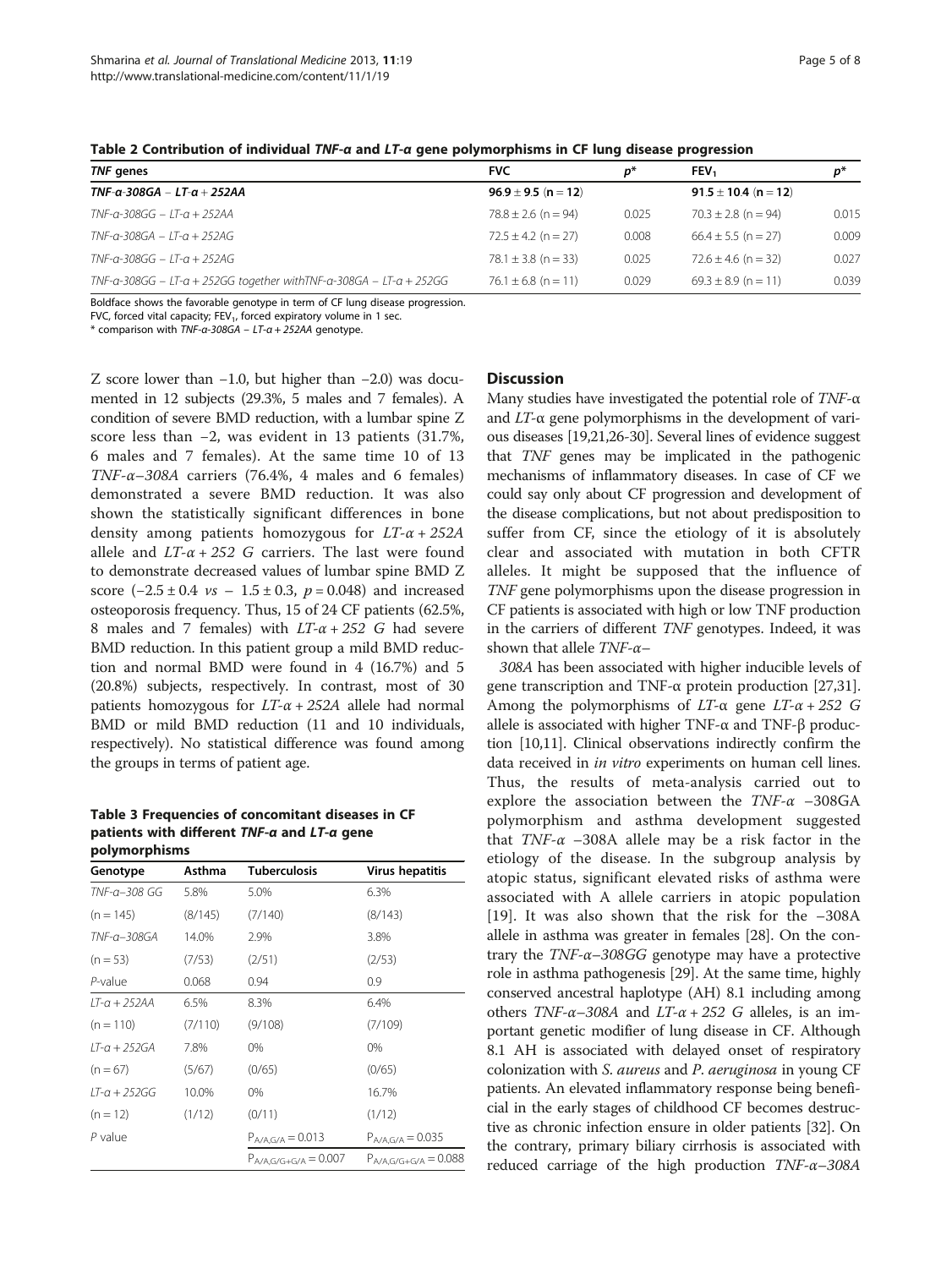| TNF genes                             | Cirrhosis (total) | $p^*$                    | $p^{**}$ | Cirrhosis (without PH) | p*    | $p^{**}$ |
|---------------------------------------|-------------------|--------------------------|----------|------------------------|-------|----------|
| TNF-a-308GA–LT-a + 252AA              | 1/13(7.7%)        | 0.061                    | 0.018    | 0/13                   | 0.028 | 0.016    |
| TNF-α-308 G–LT- + 252AA               | 31/97 (32%)       | $\overline{\phantom{0}}$ | >0.1     | 25/97 (25.8%)          |       | >0.1     |
| TNF-α-308GA–LT- + 252AG               | 13/29 (44.8%)     | >0.1                     |          | $9/29(31.0\%)$         | >0.1  |          |
| TNF-a-308GG–LT- + 252AG               | 5/37 (13.5%)      | 0.023                    | 0.005    | 4/37 (10.8%)           | 0.045 | 0.041    |
| TNF-a-308GG–LT- + 252GG together with | 2/12 (16.7%)      | >0.1                     | 0.087    | 0/12                   | 0.036 | 0.029    |
| TNF-a-308GA–LT- + 252GG               |                   |                          |          |                        |       |          |

<span id="page-5-0"></span>Table 4 Contribution of individual TNF-α and LT-α gene polymorphisms in CF associated liver disease

Boldface shows the unfavorable genotype in term of CF associated liver disease progression.

PH, portal hypertension.

 $*$  comparison with TNF-a-308GG - LT-a + 252AA.

\*\* comparison with  $TNF-a-308GA - LT-a + 252AG$ .

allele [[30\]](#page-7-0). This is in keeping with a protective role of TNF-α against the disease. In whole, it is safe to say that TNF-α is a potent immunomediator and pro-inflammatory cytokine that has been implicated in the pathogenesis of a large number of human diseases.

Our data received in the cohort of CF patients confirm these observations. Thus, the carriers of genotypes, which are associated with higher TNF production, demonstrated more frequency of asthma, higher levels of neutrophil elastase, and decrease of bone density. At the same time, low TNF producers showed a higher frequency of tuberculosis infection. We believe that the CF complications associated with TNF gene polymorphisms are the same that TNF gene associated diseases in general population. Simply, there is a strong possibility that such genetically predisposed diseases will be diagnosed in CF subjects in time since most of them undergo a medical examination at least twice a year.

# Conclusions

The work shows that the carriers of genotypes, which are associated with higher TNF production, demonstrate more frequency of asthma, higher levels of neutrophil elastase, and decrease of bone density. On the contrary, the carriers of genotypes associated with low TNF production show a

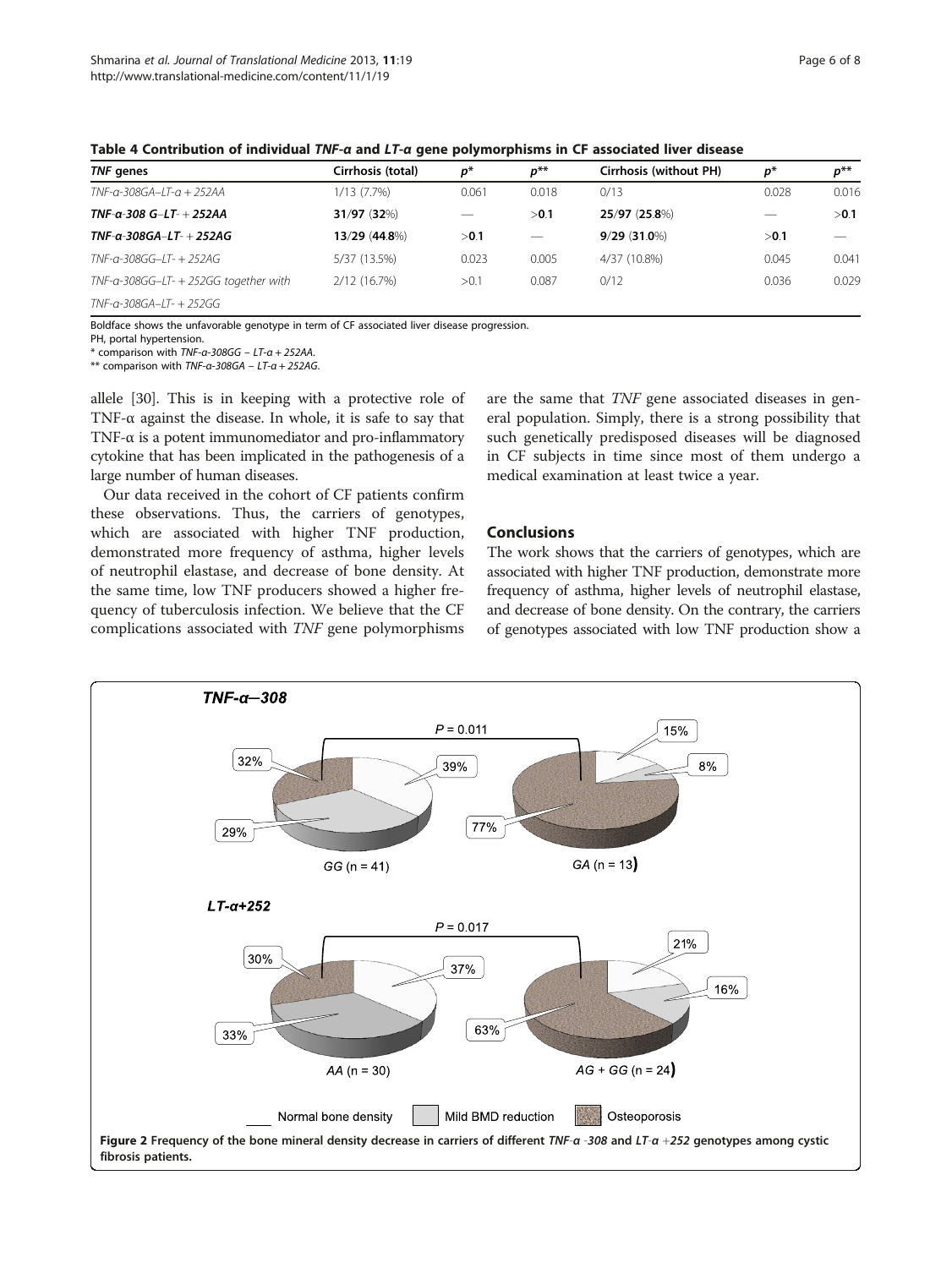<span id="page-6-0"></span>higher frequency of tuberculosis and virus hepatitis infection. Thereby, TNF genotyping may be useful for prognosis and for choice of therapeutic strategy in CF patients.

# Additional files

[Additional file 1:](http://www.biomedcentral.com/content/supplementary/1479-5876-11-19-S1.docx) Table S1. Characteristics of the cystic fibrosis patients with different TNF gene polymorphisms.

[Additional file 2:](http://www.biomedcentral.com/content/supplementary/1479-5876-11-19-S2.docx) Table S2. Forced vital capacity (FVC and FEV<sub>1</sub>) in CF patients with different TNF genotypes.

[Additional file 3:](http://www.biomedcentral.com/content/supplementary/1479-5876-11-19-S3.docx) Table S3. Frequencies of various TNF genotypes among CF patients and Healthy subjects.

[Additional file 4:](http://www.biomedcentral.com/content/supplementary/1479-5876-11-19-S4.docx) Table S4. Contribution of individual TNF-α and LT-α gene polymorphisms in CF associated cirrhosis with portal hypertension.

#### Competing interests

The authors declare that they have no competing interests.

#### Authors' contributions

GS and AP made an equal contribution in data analysis and manuscript planning and writing. VA participated manuscript writing and approved the final version. NP and EZ were responsible for genotyping. LA conducted the clinical examination and performed data collection. NK revised the manuscript critically. All authors read and approved the final manuscript.

#### Acknowledgements

We are indebted to all participating patients and their families, physicians, Moscow CF Centre staff for the time, cooperation and assistance. This work was supported by Russian Foundation for Basic Research (Grant No 10-04-01342a) and in part by Ministry of Education and Science (Russia) (Grant No 8826).

#### Author details

<sup>1</sup>Department of Cystic Fibrosis, Research Centre for Medical Genetics, 1 Moskvorechie Street, Moscow 115478, Russia. <sup>2</sup>Laboratory of Cytokines, G. N. Gabrichevsky Institute of Epidemiology and Microbiology, Moscow, Russia. <sup>3</sup>Laboratory of Genetic Epidemiology, Research Centre for Medical Genetics, Moscow, Russia. <sup>4</sup> Laboratory of Metabolic Diseases, Research Centre for Medical, Moscow, Russia. <sup>5</sup>G. N. Gabrichevsky Institute of Epidemiology and Microbiology, Moscow, Russia.

#### Received: 20 November 2012 Accepted: 18 January 2013 Published: 23 January 2013

#### References

- 1. Xie T, Rowen L, Aguado B, Ahearn ME, Madan A, Qin S, Campbell RD, Hood L: Analysis of the gene-dense major histocompatibility complex class III region and its comparison to mouse. Genome Res 2003, 13:2621–2636.
- 2. Campbell RD, Trowsdale J: Map of the human MHC. Immunol Today 1993, 14:349–352.
- 3. Bozzoni F, Beutler B: The tumor necrosis factor ligand and receptor families. N Engl J Med 1996, 334:1717–1725.
- 4. Locksley RM, Killeen N, Lenardo MJ: The TNF and TNF receptor superfamilies: integrating mammalian biology. Cell 2001, 104:487–501.
- Elewaut D, Ware CF: The unconventional role of LT alpha beta in T cell differentiation. Trends Immunol 2007, 28:169–175.
- 6. Stanke F, Becker T, Kumar V, Hedtfeld S, Becker C, Cuppens H, Tamm S, Yarden J, Laabs U, Siebert B, Fernandez L, Macek M Jr, Radojkovic D, Ballmann M, Greipel J, Cassiman JJ, Wienker TF, Tümmler B: Genes that determine immunology and inflammation modify the basic defect of impaired ion conductance in cystic fibrosis epithelia. J Med Genet 2011, 48:24–31.
- Vanscoy LL, Blackman SM, Collaco JM, Bowers A, Lai T, Naughton K, Algire M, McWilliams R, Beck S, Hoover-Fong J, Hamosh A, Cutler D, Cutting GR: Heritability of lung disease severity in cystic fibrosis. Am J Respir Crit Care Med 2007, 175:1036–1043.
- 8. Uglialoro AM, Turbay D, Pesavento PA, Delgado JC, McKenzie FE, Gribben JG, Hartl D, Yunis EJ, Goldfeld AE: Identification of three new single

nucleotide polymorphisms in the human tumor necrosis factor-alpha gene promoter. Tissue Antigens 1998, 52:359–367.

- 9. Allen RD: Polymorphism of the human TNF-α promoter random variation or functional diversity? Mol Immunol 1999, 36:1017-1027.
- 10. Messer G, Spengler U, Jung MC, Honold G, Blömer K, Pape GR, Riethmüller G, Weiss EH: Polymorphic structure of the tumor necrosis factor (TNF) locus: an NcoI polymorphism in the first intron of the human TNF-beta gene correlates with a variant amino acid in position 26 and a reduced level of TNF-beta production. J Exp Med 1991, 173:209–219.
- 11. Abraham LJ, French MA, Dawkins RL: Polymorphic MHC ancestral haplotypes affect the activity of tumour necrosis factor-alpha. Clin Exp Immunol 1993, 92:14–18.
- 12. Hull J, Thomson AH: Contribution of genetic factors other than CFTR to disease severity in cystic fibrosis. Thorax 1998, 53:1018–1021.
- 13. Yarden J, Radojkovic D, De Boeck K, Macek M Jr, Zemkova D, Vavrova V, Vlietinck R, Cassiman JJ, Cuppens H: Association of tumour necrosis factor alpha variants with the CF pulmonary phenotype. Thorax 2005, 60:320–325.
- 14. Zhang DL, Li JS, Jiang ZW, Yu BJ, Tang XM, Zheng HM: Association of two polymorphisms of tumor necrosis factor gene with acute biliary pancreatitis. World J Gastroenterol 2003, 9:824-828.
- 15. Stuber F, Petersen M, Bokelmann F, Schade U: A genomic polymorphism within the tumor necrosis factor locus influences plasma tumor necrosis factor-a concentrations and outcome of patients with severe sepsis. Crit Care Med 1996, 24:381–384.
- 16. Vissar L, Blout ER: The use of p-nitrophenyl N-tert-butyloxycarbonyl-Lalaninate as substrate for elastase. Biochim Biophys Acta 1972, 268:257–260.
- 17. Pukhalsky AL, Shmarina GV, Kapranov NI, Kokarovtseva SN, Pukhalskaya D, Kashirskaja NJ: Anti-inflammatory and immunomodulating effects of clarithromycin in patients with cystic fibrosis lung disease. Mediators Inflamm 2004, 13:111–117.
- 18. Bianchi ML: Osteoporosis in children and adolescents. Bone 2007, 41:486–495.
- 19. Zhang Y, Zhang J, Tian C, Xiao Y, He C, Li X, Bogati A, Huang J, Fan H: The −308 G/A polymorphism in TNF-α gene is associated with asthma risk: an update by meta- analysis. J Clin Immunol 2011, 31:174-185.
- 20. Masoli M, Fabian D, Holt S, Beasley R: The global burden of asthma: executive summary of the GINA Dissemination Committee report. Allergy 2004, 59:469–478.
- 21. García-Elorriaga G, Carrillo-Montes G, Mendoza-Aguilar M, González-Bonilla C: Polymorphisms in tumor necrosis factor and lymphotoxin A in tuberculosis without and with response to treatment. Inflammation 2010, 33:267–275.
- 22. Efrati O, Barak A, Modan-Moses D, Augarten A, Vilozni D, Katznelson D, Szeinberg A, Yahav J, Bujanover Y: Liver cirrhosis and portal hypertension in cystic fibrosis. Eur J Gastroenterol Hepatol 2003, 15:1073–1078.
- 23. Agrons GA, Corse WR, Markowitz RI, Suarez ES, Perry DR: Gastrointestinal manifestations of cystic fibrosis: radiologic-pathologic correlation. RadioGraphics 1996, 16:871–893.
- 24. Colombo C, Battezzati PM, Crosignani A, Morabito A, Costantini D, Padoan R, Giunta A: Liver disease in cystic fibrosis: A prospective study on incidence, risk factors, and outcome. Hepatology 2002, 36:1374–1382.
- 25. Suneetha PV, Sarin SK, Goyal A, Kumar GT, Shukla DK, Hissar S: Association between vitamin D receptor, CCR5, TNF-α and TNF-β gene polymorphisms and HBV infection and severity of liver disease. J Hepatol 2006, 44:856–863.
- 26. Goyal A, Kazim SN, Sakhuja P, Malhotra V, Arora N, Sarin SK: Association of TNF-β polymorphism with disease severity among patients infected with hepatitis C virus. J Med Virol 2004, 72:60-65.
- 27. Bouma G, Xia B, Crusius JB, Bioque G, Koutroubakis I, Von Blomberg BM, Meuwissen SG, Peña AS: Distribution of four polymorphisms in the tumour necrosis factor (TNF) genes in patients with inflammatory bowel disease (IBD). Clin Exp Immunol 1996, 103:391–396.
- 28. Jiménez-Morales S, Velázquez-Cruz R, Ramírez-Bello J, Bonilla-González E, Romero-Hidalgo S, Escamilla-Guerrero G, Cuevas F, Espinosa-Rosales F, Martínez-Aguilar NE, Gómez-Vera J, Baca V, Orozco L: Tumor necrosis factor-alpha is a common genetic risk factor for asthma, juvenile rheumatoid arthritis, and systemic lupus erythematosus in a Mexican pediatric population. Hum Immunol 2009, 70:251–256.